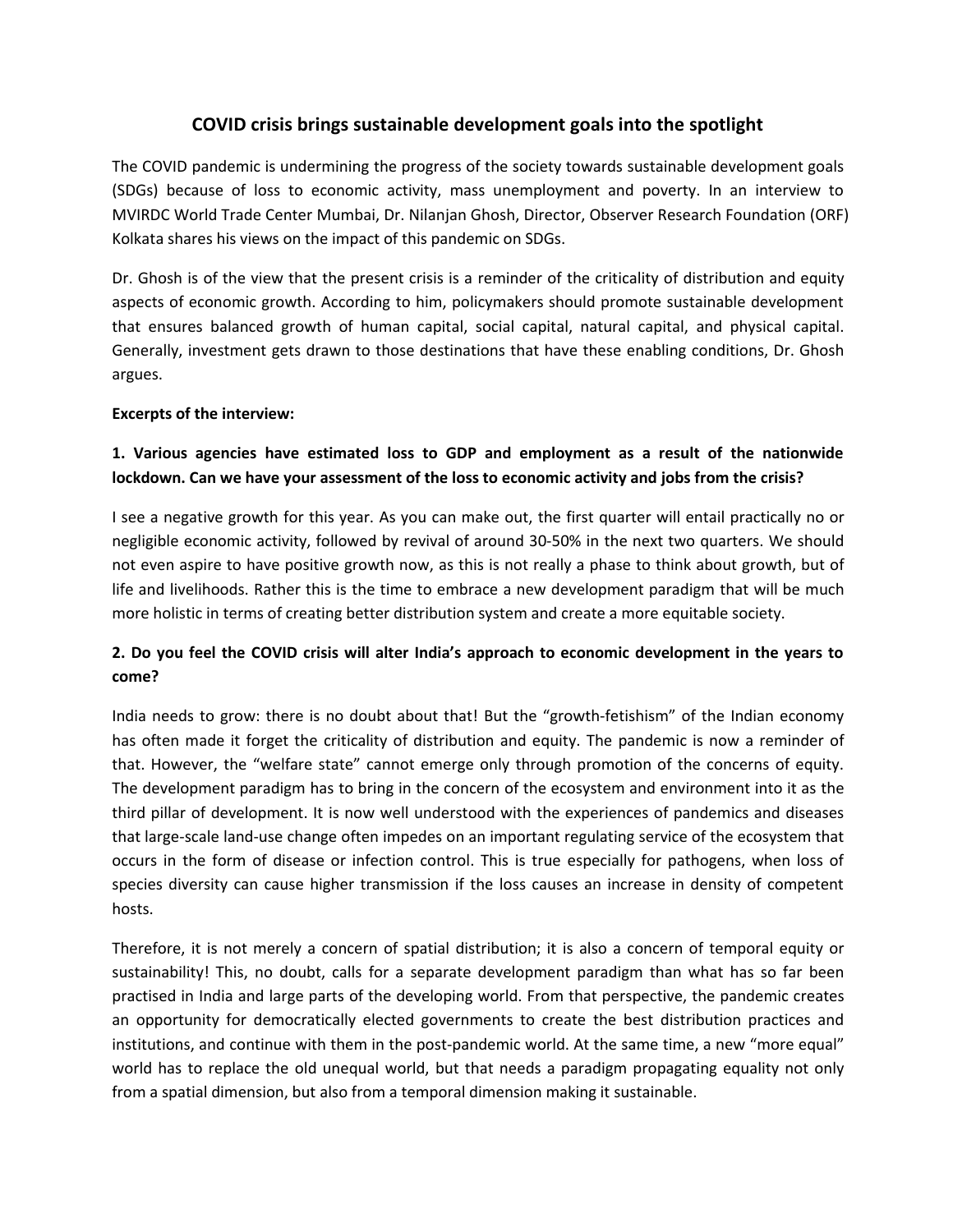Will India be a loser or a winner under this changing dynamics of the global economic system? The short-run impacts are going to be negative as expected. It needs to be noted here that it is not only with movement of goods and investment that the gates may be closed, but a more severe impact may be witnessed on labour movements. With stricter immigration rules prevailing all across the world, a nation like India that has boasted of providing "skilled human capital" to the developed world might apparently seem to be a loser.

However, over time the growth drivers will change organically. There remains the possibility that growth may be spurred from this digital space mostly from services, but this will also witness simultaneous slump and closures of traditional manufacturing. However, the biggest challenge for India will be to place the major component of the services sector that remains unorganised, informal, and has limited reach in the digital space.

### **3. How should India position itself in the emerging world order post COVID-19?**

From a global perspective, China cannot remain a trusted partner anymore. This creates huge opportunities for India. A changing global economic order can make many to focus on India as a preferred destination for investment. From that perspective, the eastern states of India will be critical. They present themselves with all four factors of business in abundance: namely, human capital, social capital, natural capital and an improving physical capital. This part is relatively less explored, and can be the fulcrum of development of the region in the post-COVID world. It is therefore important that India focuses more on the SDGs. As discussed earlier, these are ground level variables which create enabling business conditions. Hence, while globally SDGs may take a hit as argued earlier, India should ideally treat this as an opportunity, and work on the SDGs! Amartya Sen, in arecent article, stressed on the need for equity, distribution, and welfare state during the crisis phase (Sen 2020). This will help in promoting human capital and reduce the social transaction costs. IMF, on the other hand, has been stressing on uninterrupted trade mechanisms. Again, Indian imperatives should lie on promoting its land as a preferred destination for investments. This can happen if it concentrates on creating a land with minimum transaction costs for business and trade, and for accessing human, natural, social and physical capital smoothly.

The futility of the World Bank-DPIIT metric of Ease of Doing Business has already been exposed by Asian Competitiveness Institute. Therefore, the post-COVID19 India should embrace SDGs as important cornerstone of "competitive federalism" for simultaneously meeting two goals: the first is from the perspective of attracting businesses and financial capital; and the second is from the perspective of looking at development through a holistic lens bringing in efficiency, equity, and sustainability concerns in one frame. So, India's status as the net winner or loser will depend a lot on how it works on the sensitivities of the SDG-related variables, the dynamics of the global order, and the "soft power" that the nation can wield in the international domain.

# 4. Natural resource is one of the focus areas of your research. According to you, does India's approach **to economic growth balances the interest of job creation and environment sustainability?**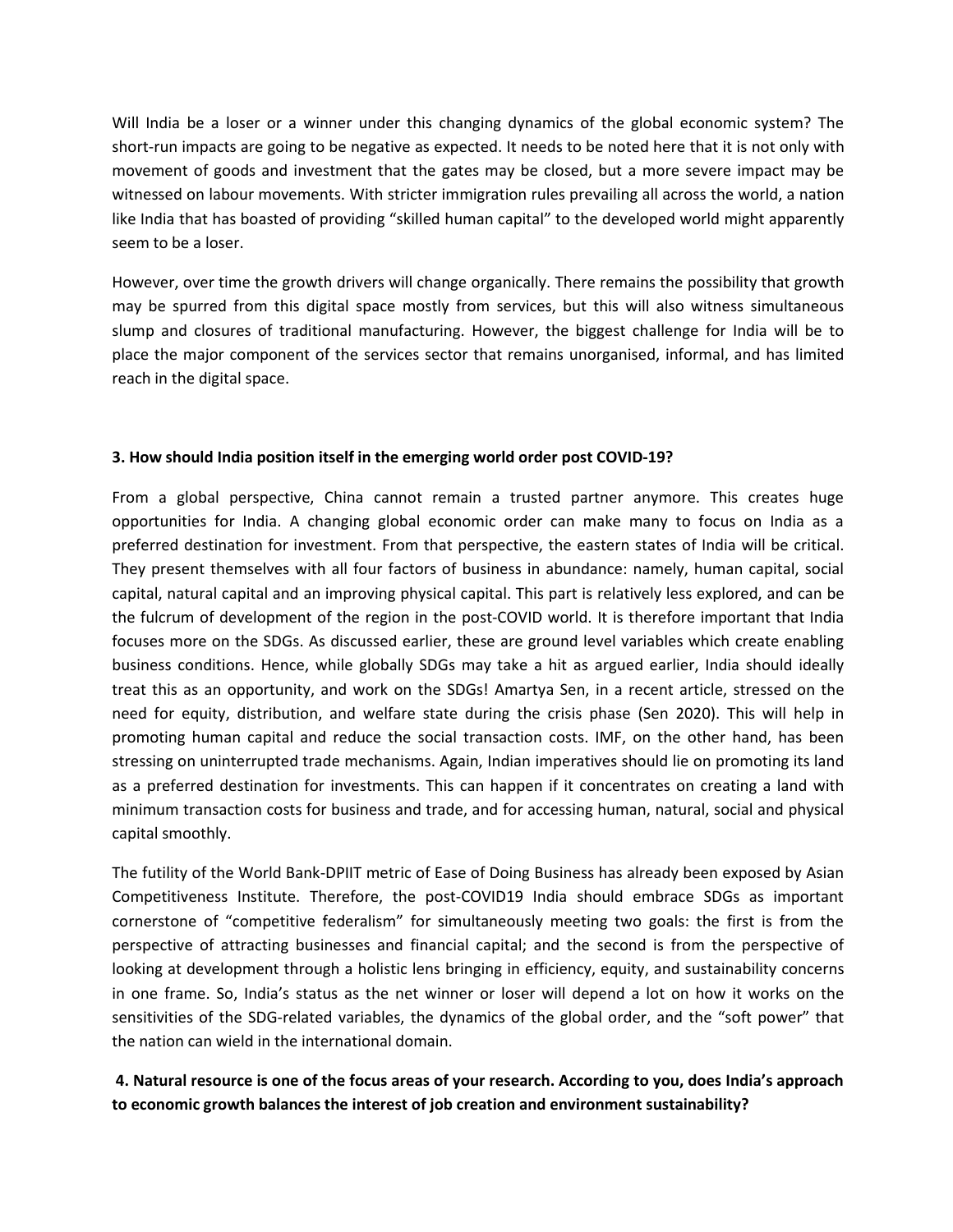As I stated, this has hardly happened. There have been phases of "jobless growth", which, though an oxymoron given the importance of human capital in economic growth, is true for India. This also led to increasing inequality. Every year, Oxfam comes up with a new measure of wealth inequality, which is showing an increasing trend.

On the other hand, India's growth has definitely been at the cost of its ecosystem. The large-scale land use changes, the increasing air and water pollution levels, the pressures on forestlands due to linear infrastructure projects, changes in basin ecosystem structures due to large dam constructions have all come in the ways of the ecosystem functioning thereby impeding on the ecosystem services, are evidences of the fact that growth has come at the cost of environment. This has also imposed another social cost: the cost of conflicts. The conflicts have ranged from upstream-downstream water conflicts like the ones prevailing in the cases of Cauvery, Ganges, etc to human-wildlife conflicts. This is a clear indication that our development model only focused on growth in terms of a numerical measure, at the cost of equity and sustainability.

# 5. Do you feel COVID crisis will hinder India's progress towards the 17 SDGs? If so, what is your policy **prescription to address it?**

It is not only with India. The problems with achieving the SDGs are at all levels! SDGs have become not only the cornerstone of global governance, but governance at all levels, even at the most micro-level of an institutional governance set-up. This brings me back to the idiom that I often use: the challenge of governance needs to be construed as the challenge of reconciling between the "irreconcilable trinity" of equity, efficiency, and sustainability – a triad that development economist Mohan Munasinghe delineates as the "discourse of sustainomics". The 17 SDGs essentially acknowledge this irreconcilable trinity.

The attack of a pandemic of the level of COVID 19 at the global scale not merely comes in the way of the SDGs, but calls for a rethinking of the timeline. As such, the challenges of meeting the goals were not easy: the pandemic makes this even harder. At the very outset, it creates more insulated economies with closure of borders and international migration. It has created suspicion among nations, as can be evidenced with US President using the term "Chinese virus", and China blaming US for the spread. Of course, there was a global trend among major economies getting into shell with multilateralism failing largely across the globe. The pandemic has aggravated the situation. This will definitely come in the way of realising SDG17 that talks of global partnerships for achieving other SDGs. This will happen despite the initiatives of World Health Organisation (WHO). Suspicions have also been cast over WHO's roles and abilities by certain member nations in this context.

From the perspectives of SDG 8 (decent work and economic growth) and SDG 9 (industry, innovation and infrastructure), the impacts in the short-run will be worrysome. More so, because one very critical factor to promote SDG8 is human capital and that has taken a massive beating due to the pandemic. The same goes for SDG9. However, it may be expected that newer forms of institutions will emerge over time to combat this crisis phase, and the growth drivers will change. Already as far as the service sector is concerned, a large part of it has been moving to the digital world thereby creating virtual workspaces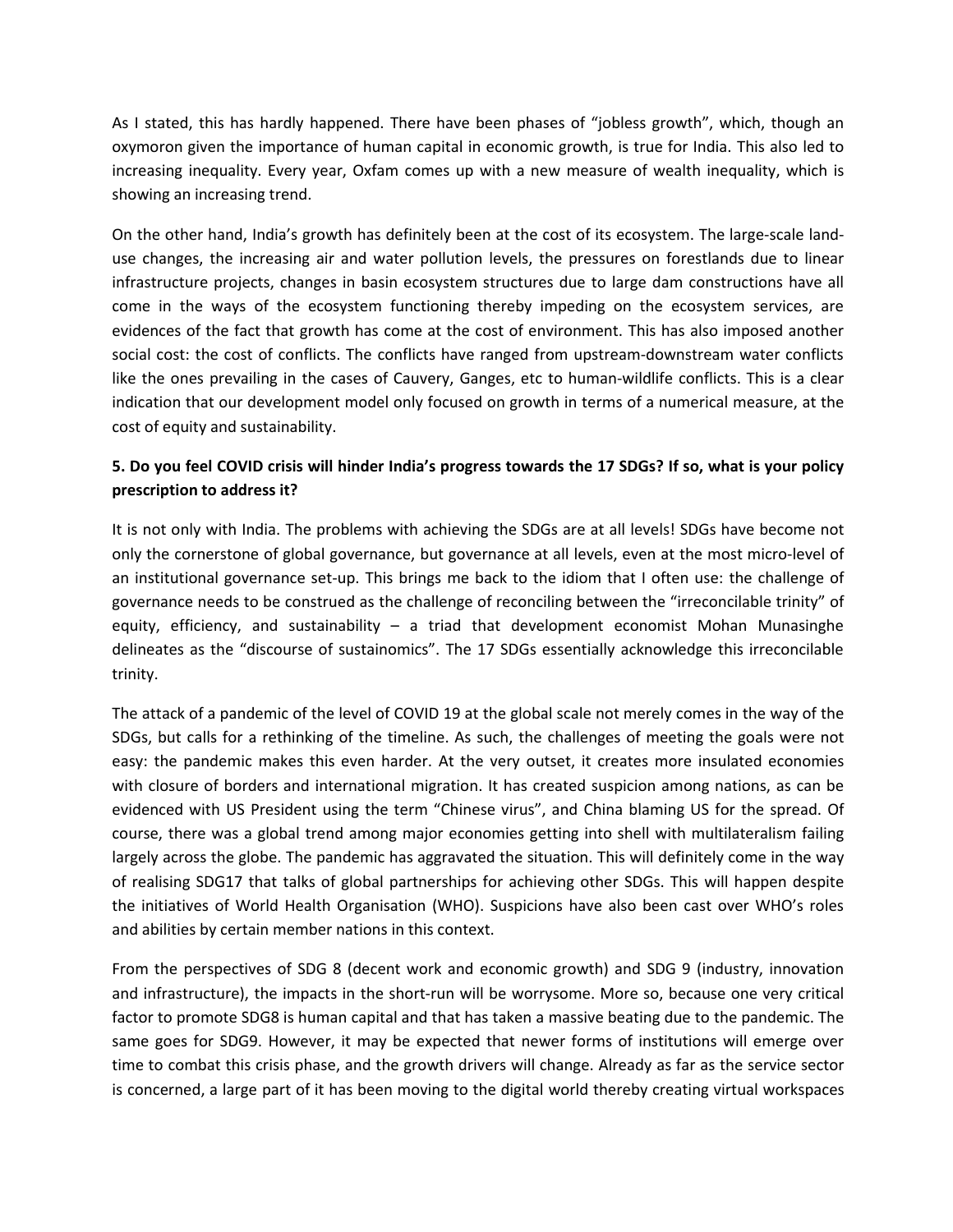replacing the physical workstations. Moreover, the world is already witnessing a heavy reliance of digital connectivity, way away from their goals of physical connectivity. Hence, there remains the possibility that growth may be spurred from this digital space mostly from services, but this will also witness simultaneous slump and closures of traditional manufacturing. This is the apparent impact on what I called the objective of economic efficiency.

However, a large part of the services sector in the developing world remains unorganised and does not feature in the digital space – neither it will be easy to place them there as almost all of it requires physical presence. This inability of being accommodated in digital space will lead to more poverty, more hunger, and more inequalities thereby hampering achievements of SDGs 1, 2, and 10. This is purely the challenge to the equity dimension of holistic development that is being posed by the pandemic severely affecting SDG3 (good health and well-being).

On the other hand, reduced economic activity in the physical space of the planet will definitely be good for the natural environment: SDG13 (climate action), SDG 14 (life below water) and SDG 15 (life on land) may get augmented. The revival of dolphins and pangolins in spaces where land-use change has altered forest lands to urban agglomerations is a case in point. However, sustainable development is not devoid of humans: it talks of the coexistence of biodiversity conservation, and development of the human society by meeting with the various equity needs. It is here that one of the most crucial goals get affected: SDG16 that talks of peace, justice and strong institutions. Large parts of the developing and underdeveloped world view this pandemic as one imported by the privileged class through their international travels and free mixing in the occidental ways of life. The growth and development ambitions of the developing and underdeveloped world get a huge beating for almost no fault of theirs, and a probable demand for reparation (compensation by those responsible) cannot be stated to be "unjustified"! The bigger question is: can the global justice system prevail and uphold such demand? Else, all we get is a neo-Malthusian creed where conflict, hatred, insulation and distrust prevail and distributive justice is not served.

However, as I stated, India should keep on focusing on the SDGs, as these are enabling conditions for businesses. The 4K factors, namely, human capital, social capital, natural capital, and physical capital are embedded in them. Generally, investment gets drawn to those destinations that have these enabling conditions.

### **Notifications**

### **Press Information Bureau, Government of India**

Update on COVID-19

<https://pib.gov.in/PressReleasePage.aspx?PRID=1626926>

Extension of validity period by Ministry of Tourism